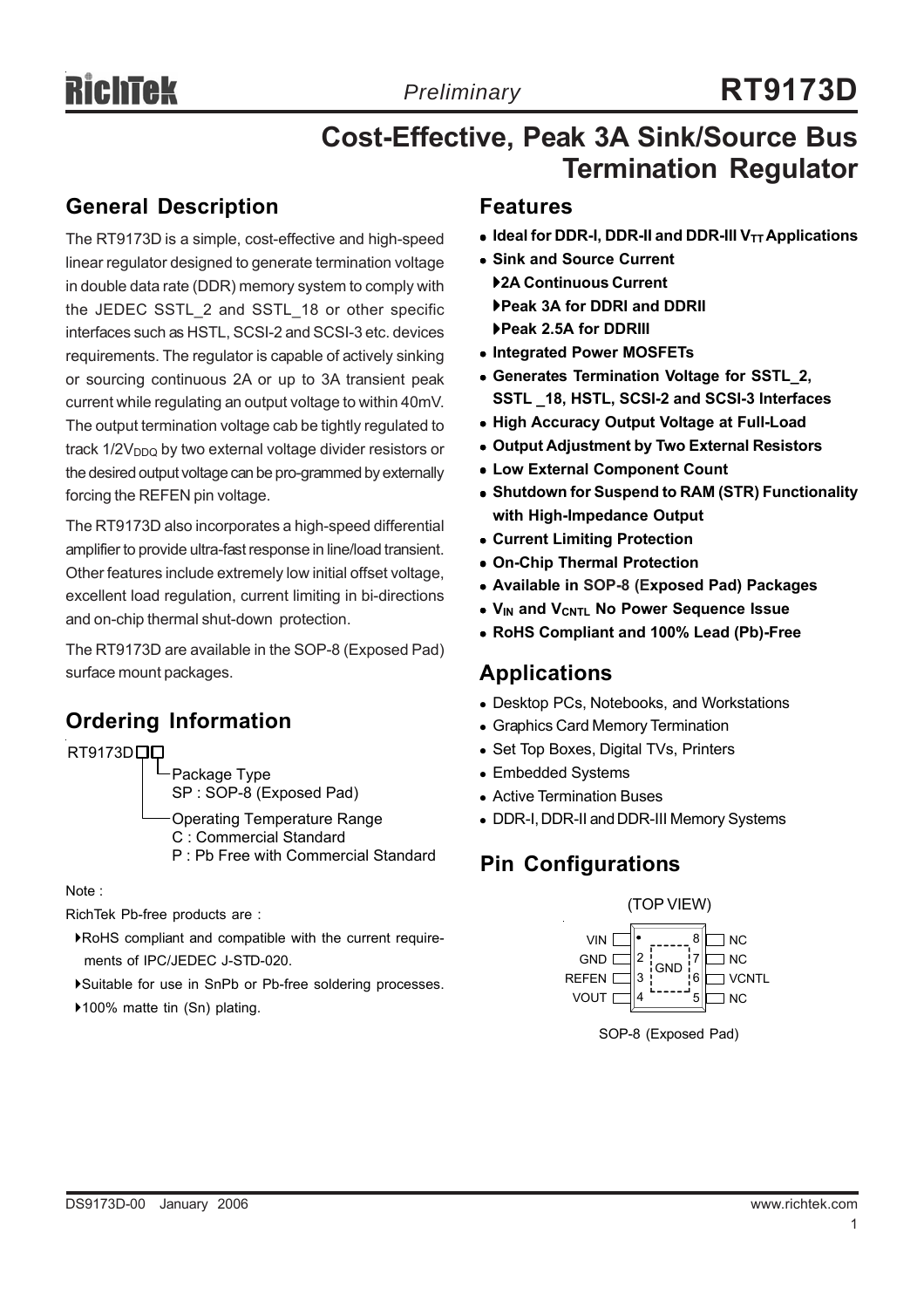## **Typical Application Circuit**



 $R_1$  = R<sub>2</sub> = 100kΩ, R<sub>TT</sub> = 50Ω / 33Ω / 25Ω  $C_{\text{OUT(MIN)}} = 10 \mu F$  (Ceramic) + 1000 $\mu$ F under the worst case testing condition  $C_{SS}$  = 1 $\mu$ F,  $C_{IN}$  = 470 $\mu$ F (Low ESR),  $C_{CNTL}$  = 47 $\mu$ F

## **Functional Pin Description**

#### **VIN**

Input voltage which supplies current to the output pin. Connect this pin to a well-decoupled supply voltage. To prevent the input rail from dropping during large load transient, a large, low ESR capacitor is recommended to use. The capacitor should be placed as close as possible to the VIN pin.

#### **GND**

Common Ground (Exposed pad is connected to GND). The GND pad area should be as large as possible and using many vias to conduct the heat into the buried GND plate of PCB layer.

#### **VCNTL**

VCNTL supplies the internal control circuitry and provides the drive voltage. The driving capability of output current is proportioned to the VCNTL. Connect this pin to 3.3V bias supply to handle large output current with at least 10μF capacitor from this pin to GND.

#### **REFEN**

Reference voltage input and active low shutdown control pin. Two resistors dividing down the VIN voltage on the pin to create the regulated output voltage. Pulling the pin to ground turns off the device by an open-drain, such as 2N7002, signal N-Channel MOSFET.

#### **VOUT**

Regulator output. VOUT is regulated to REFEN voltage that is used to terminate the bus resistors. It is capable of sinking and sourcing current while regulating the output rail. To maintain adequate large signal transient response, typical value of 1000μF AL electrolytic capacitor with 10μF ceramic capacitors are recommended to reduce the effects of current transients on VOUT.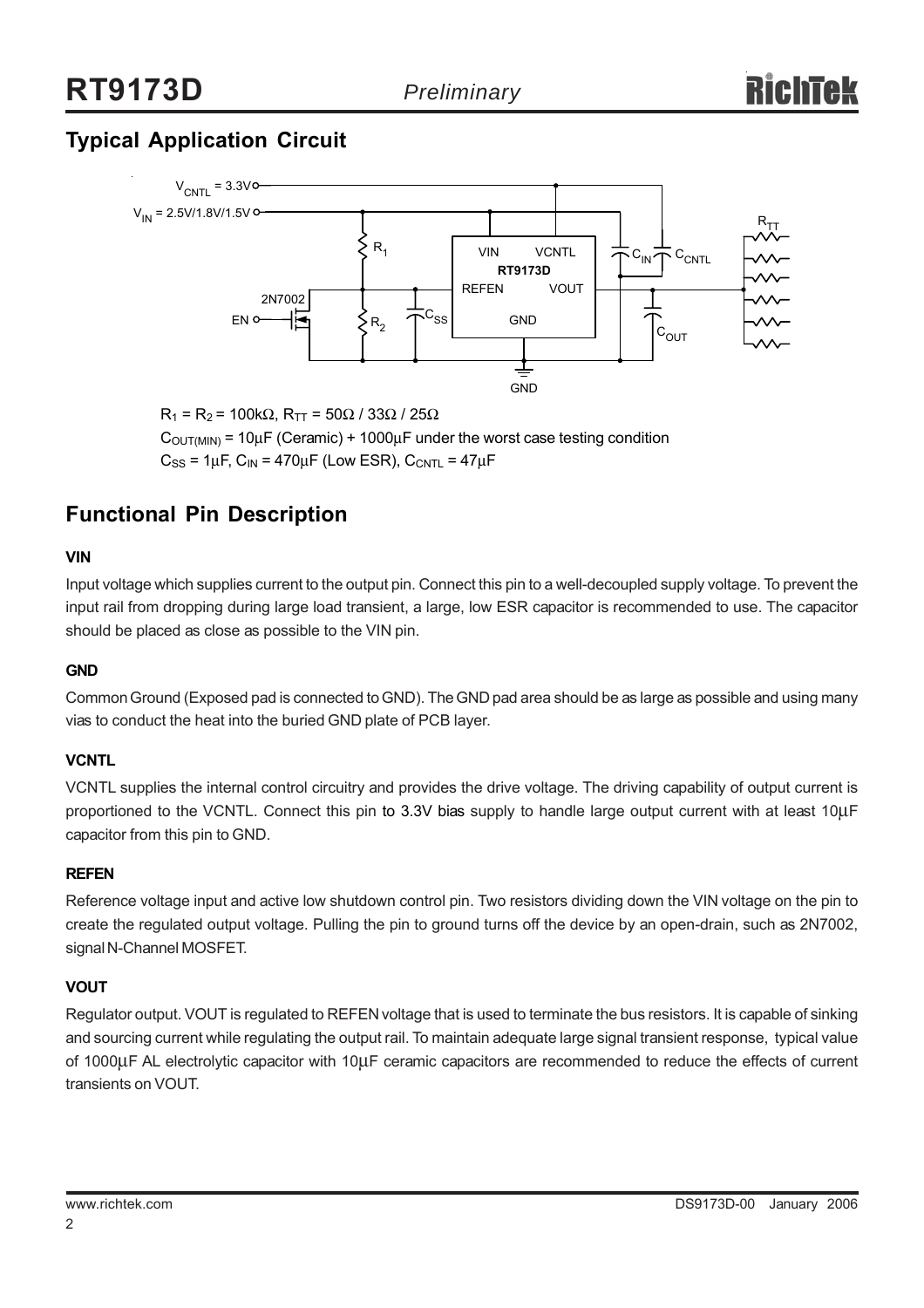## **Function Block Diagram**



## **Test Circuit**



Figure 1. Test Circuit for Typical Operating Characteristics Curves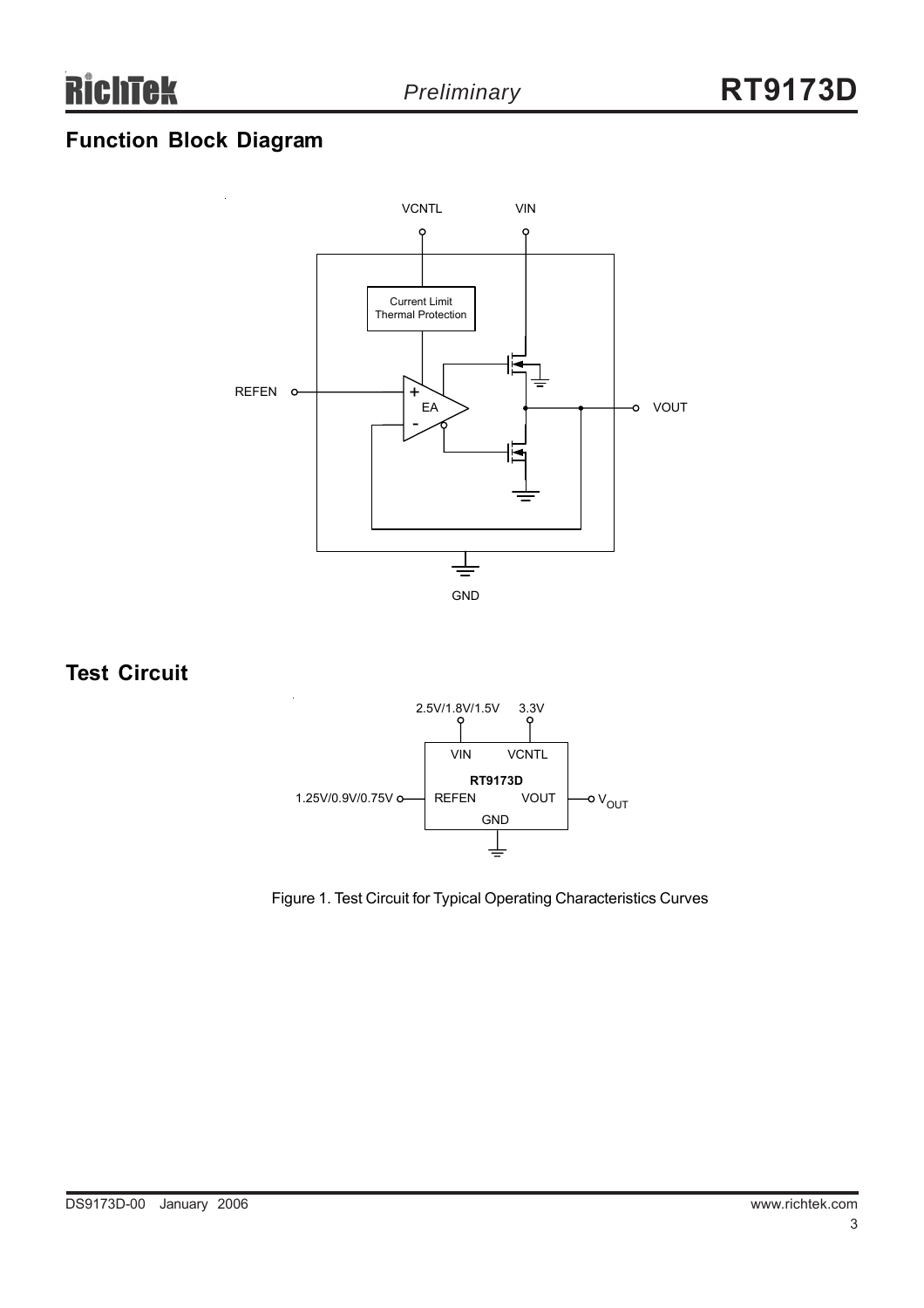## **Absolute Maximum Ratings** (Note 1)

| • Power Dissipation, $P_D @ T_A = 25^{\circ}C$ |  |
|------------------------------------------------|--|
|                                                |  |
| • Package Thermal Resistance (Note 4)          |  |
|                                                |  |
|                                                |  |
|                                                |  |
|                                                |  |
|                                                |  |
| • ESD Susceptibility (Note 2)                  |  |
|                                                |  |
|                                                |  |

## **Recommended Operating Conditions** (Note 3)

| • Input Voltage, $V_{IN}$ --------------   | --- 2.5V to 1.5V $\pm$ 3%            |
|--------------------------------------------|--------------------------------------|
| • Control Voltage, V <sub>CNTL</sub> ----- | $-5V$ or 3.3V $\pm$ 5%               |
| • Ambient Temperature Range --             | $-40^{\circ}$ C to 85 $^{\circ}$ C . |
| • Junction Temperature Range --            | $-40^{\circ}$ C to 125 $^{\circ}$ C  |

## **Electrical Characteristics**

(V<sub>IN</sub> = 2.5V/1.8V/1.5V, V<sub>CNTL</sub> = 3.3V, V<sub>REFEN</sub> = 1.25V/0.9V/0.75V, C<sub>OUT</sub> = 10µF (Ceramic), T<sub>A</sub> = 25°C, unless otherwise specified)

| <b>Parameter</b>                    | Symbol                     | <b>Test Conditions</b>                                        | Min   | Typ | Max   | <b>Units</b>      |  |
|-------------------------------------|----------------------------|---------------------------------------------------------------|-------|-----|-------|-------------------|--|
| Input                               |                            |                                                               |       |     |       |                   |  |
| <b>VCNTL Operation Current</b>      | <b>ICNTL</b>               | $I_{OUT} = 0A$                                                | --    |     | 2.5   | mA                |  |
| Standby Current (Note 7)            | <b>I</b> STBY              | VREFEN < 0.2V (Shutdown),<br>$-$<br>$R_{LOAD}$ = 180 $\Omega$ |       | 50  | 90    | μA                |  |
| Output (DDR / DDR II / DDR III)     |                            |                                                               |       |     |       |                   |  |
| Output Offset Voltage (Note 5)      | $V_{OS}$                   | $I_{OUT} = 0A$                                                | $-20$ |     | $+20$ | mV                |  |
| Load Regulation (Note 6)            |                            | $I_{OUT}$ = +2A                                               | $-20$ |     | $+20$ | mV                |  |
|                                     | $\Delta V$ LOAD            | $I_{OUT} = -2A$                                               |       |     |       |                   |  |
| <b>Protection</b>                   |                            |                                                               |       |     |       |                   |  |
| <b>Current limit</b>                | <b>ILIM</b>                | $V_{IN}$ = 2.5V/1.8V/1.5V                                     | $-$   | 3.4 | $-$   | A                 |  |
| <b>Thermal Shutdown Temperature</b> | $\mathsf{T}_{\mathsf{SD}}$ | $3.3V \leq V_{CNTL} \leq 5V$                                  | 125   | 170 | $-$   | $^{\circ}C$       |  |
| <b>Thermal Shutdown Hysteresis</b>  | $\Delta$ T <sub>SD</sub>   | $3.3V \leq V_{CNTL} \leq 5V$                                  | --    | 35  | --    | $^{\circ}{\rm C}$ |  |
| <b>REFEN Shutdown</b>               |                            |                                                               |       |     |       |                   |  |
| Shutdown Threshold                  | V <sub>IH</sub>            | Enable                                                        | 0.6   | --  |       | $\vee$            |  |
|                                     | V <sub>IL</sub>            | Shutdown                                                      | --    |     | 0.2   |                   |  |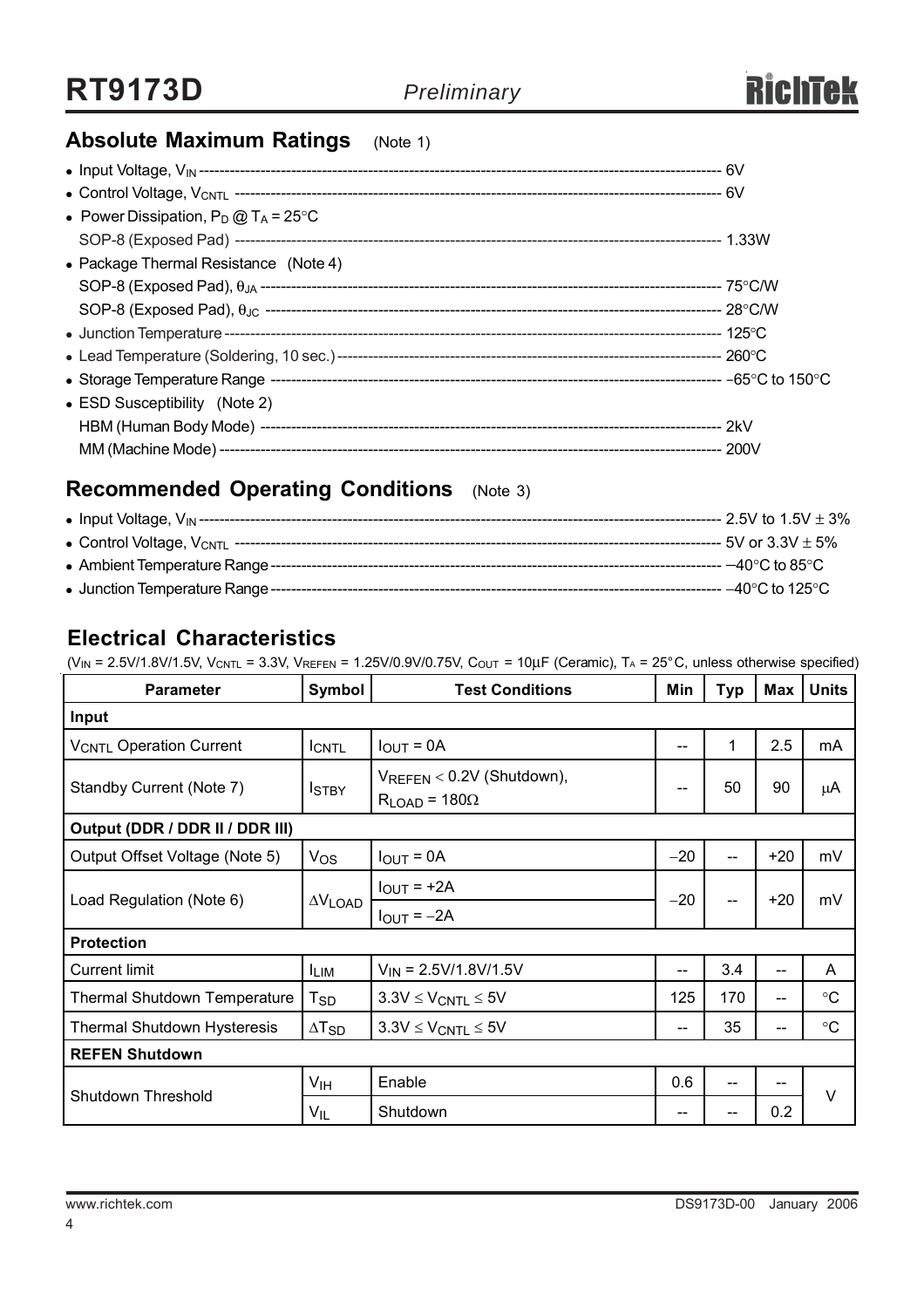- **Note 1.** Stresses listed as the above "Absolute Maximum Ratings" may cause permanent damage to the device. These are for stress ratings. Functional operation of the device at these or any other conditions beyond those indicated in the operational sections of the specifications is not implied. Exposure to absolute maximum rating conditions for extended periods may remain possibility to affect device reliability.
- **Note 2.** Devices are ESD sensitive. Handling precaution recommended.
- **Note 3.** The device is not guaranteed to function outside its operating conditions.
- **Note 4.**  $\theta_{JA}$  is measured in the natural convection at  $T_A = 25^\circ$ C on a high effective thermal conductivity test board (4 Layers, 2S2P) of JEDEC 51-7 thermal measurement standard. The case point of θ<sub>JC</sub> is on the expose pad for SOP-8 (Exposed Pad) package.
- **Note 5.**  $V_{OS}$  offset is the voltage measurement defined as  $V_{OUT}$  subtracted from  $V_{REFEN}$ .
- **Note 6.** Regulation is measured at constant junction temperature by using a 5ms current pulse. Devices are tested for load regulation in the load range from 0A to 2A.
- **Note 7.** Standby current is the input current drawn by a regulator when the output voltage is disabled by a shutdown signal on REFEN pin ( $V_{IL}$  < 0.2V). It is measured with  $V_{IN}$  =  $V_{CNTL}$  = 5V.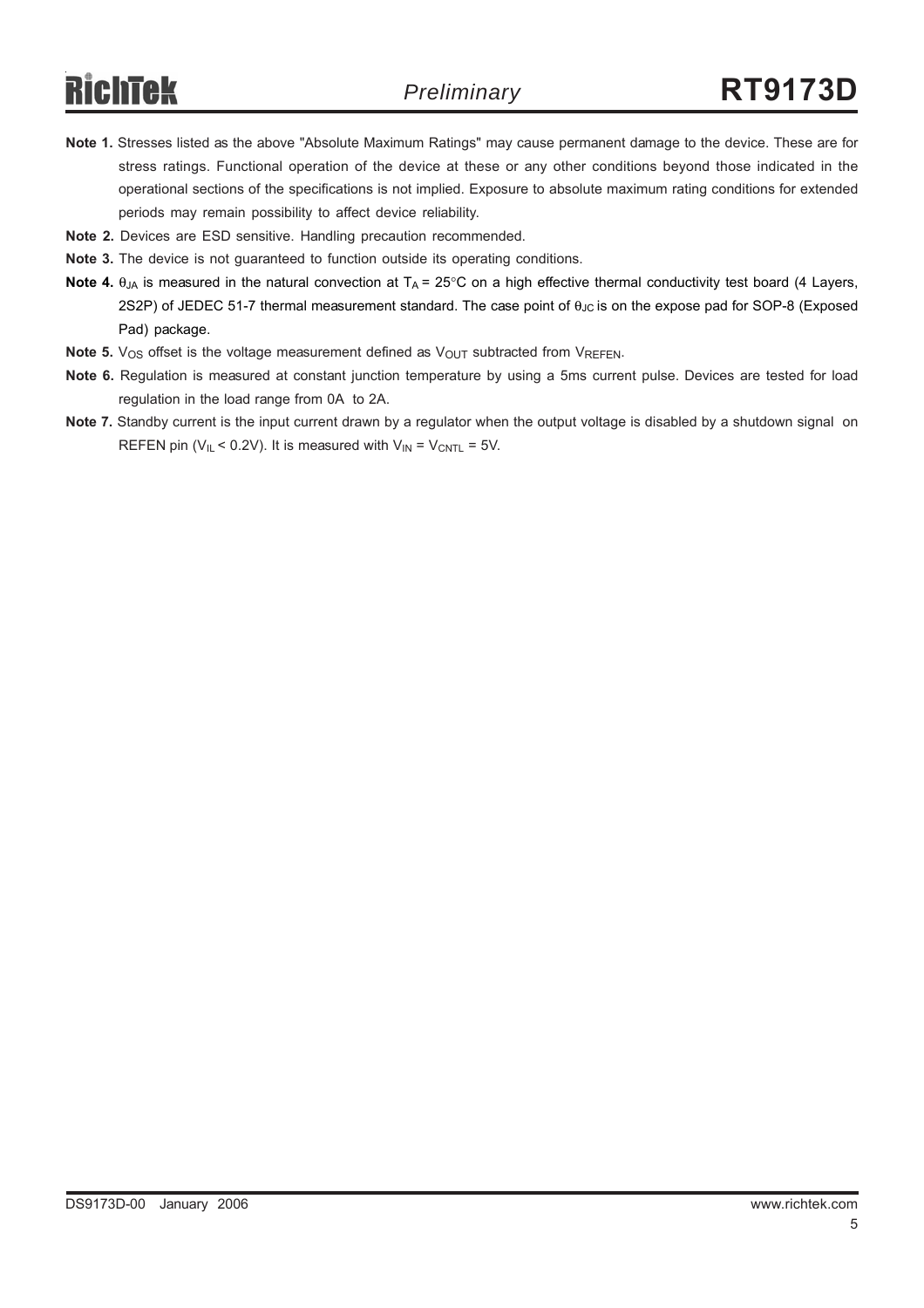## **Typical Operating Characteristics**











**Shutdown Threshold vs. Temperature**



**Vcntl Current vs. Temperature**



6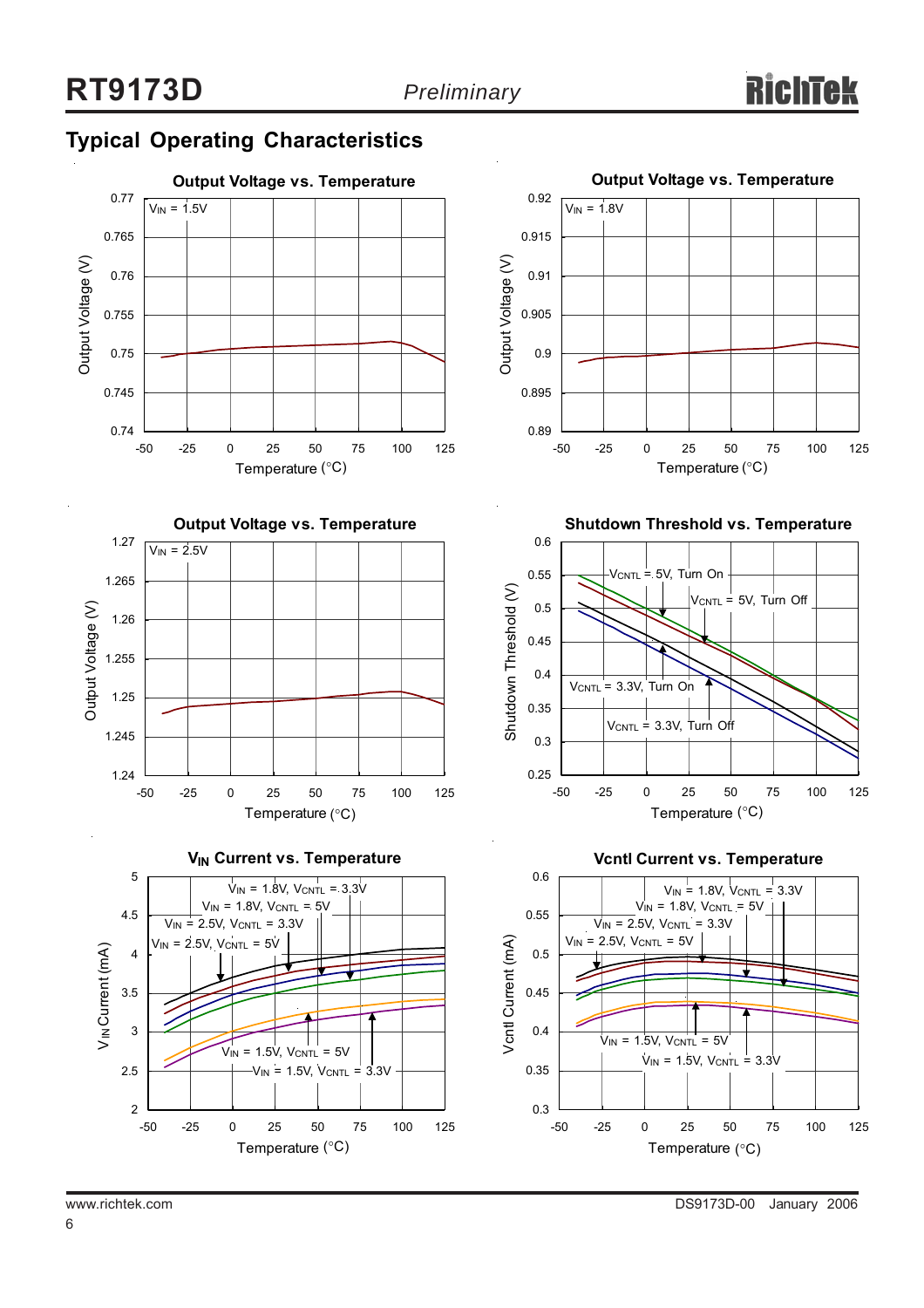



0.9V<sub>TT</sub> @ 2A Transient Response



Time (250μs/Div)



Swing Frequency : 1kHz

Time (250μs/Div)

-20

2 1  $\Omega$ 

Output Current Output Current<br>(A)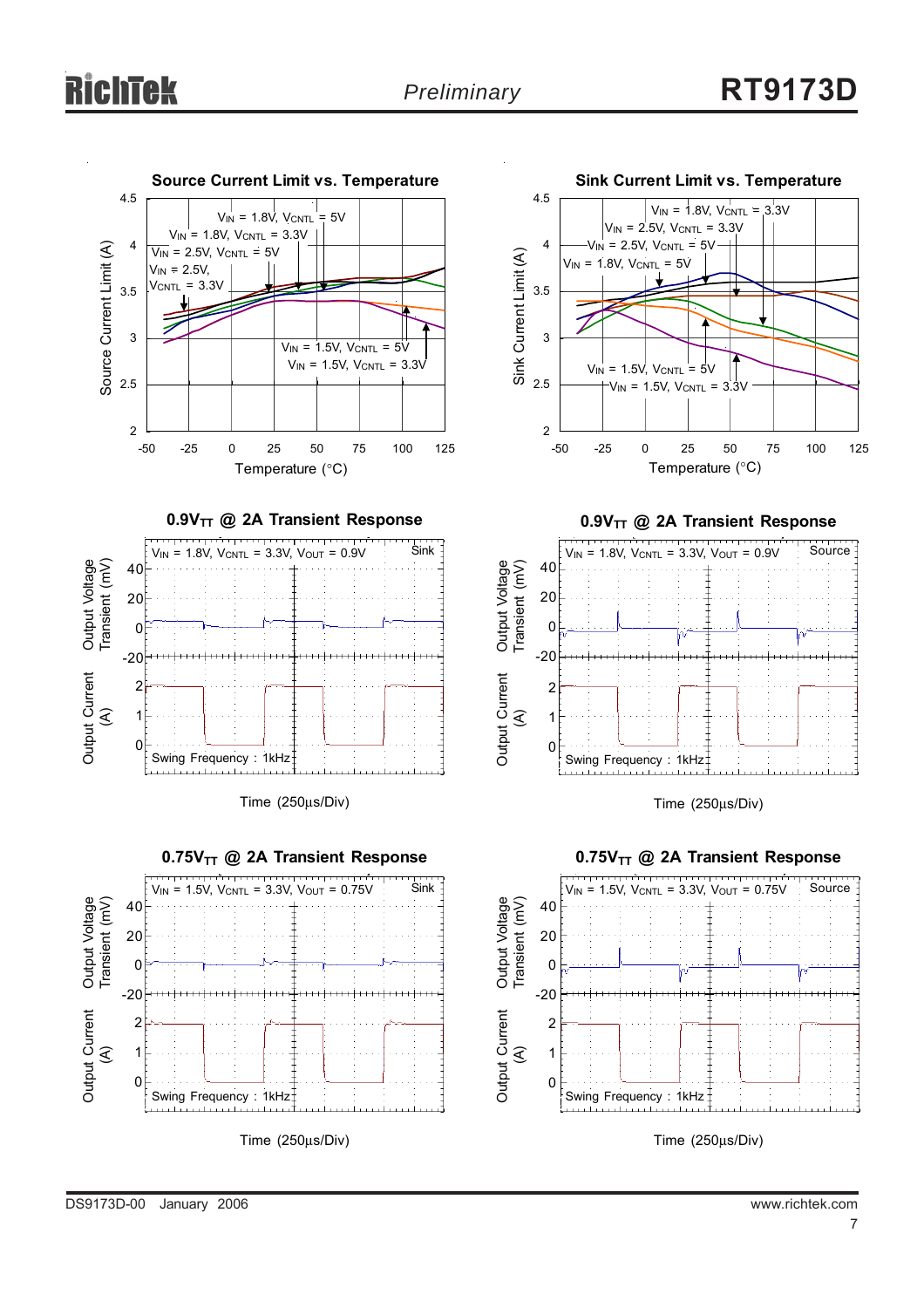

Time (250μs/Div)



Time (1ms/Div)





Time (250μs/Div)

#### **Output Short-Circuit Protection**



Time (1ms/Div)



www.richtek.com DS9173D-00 January 2006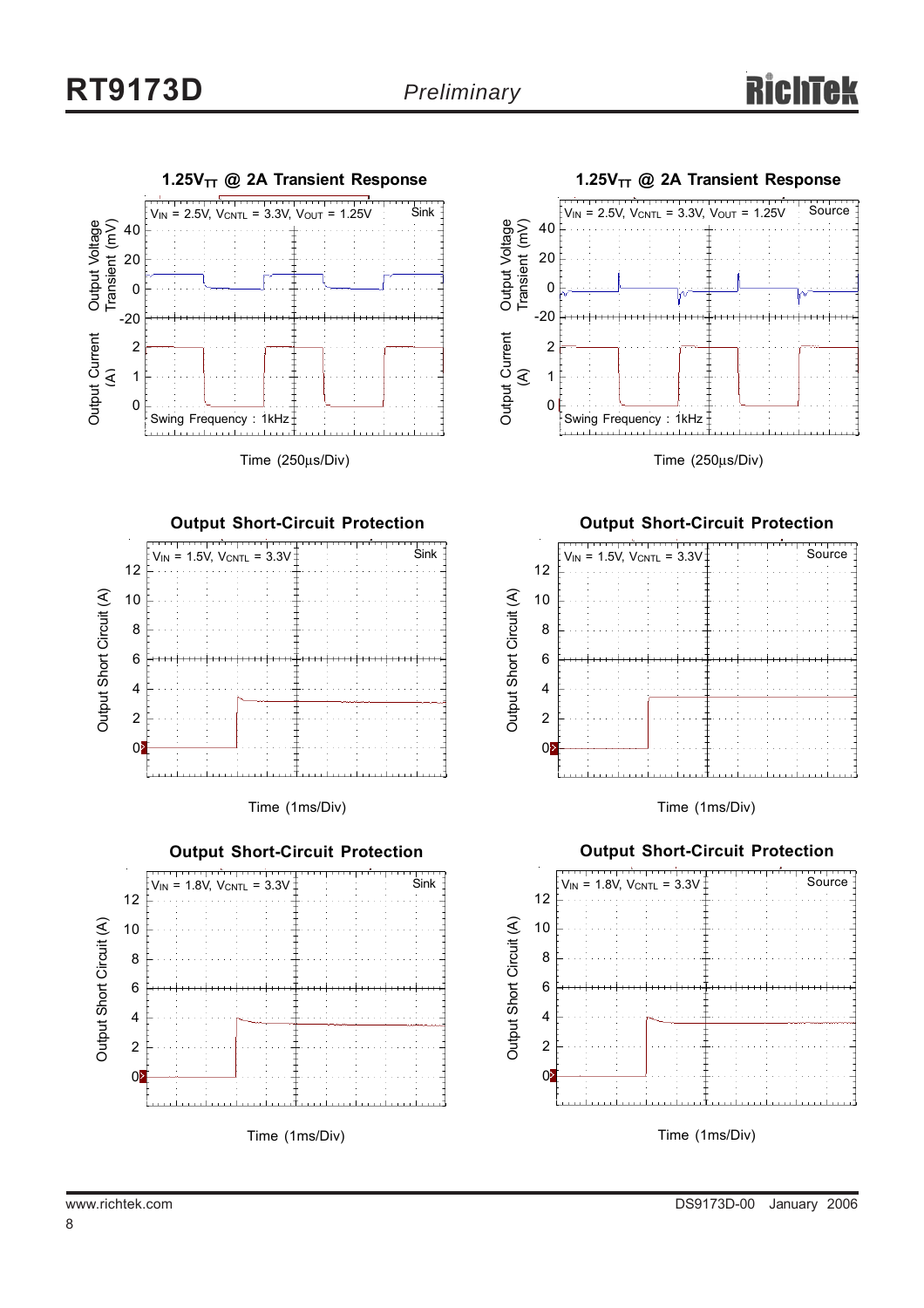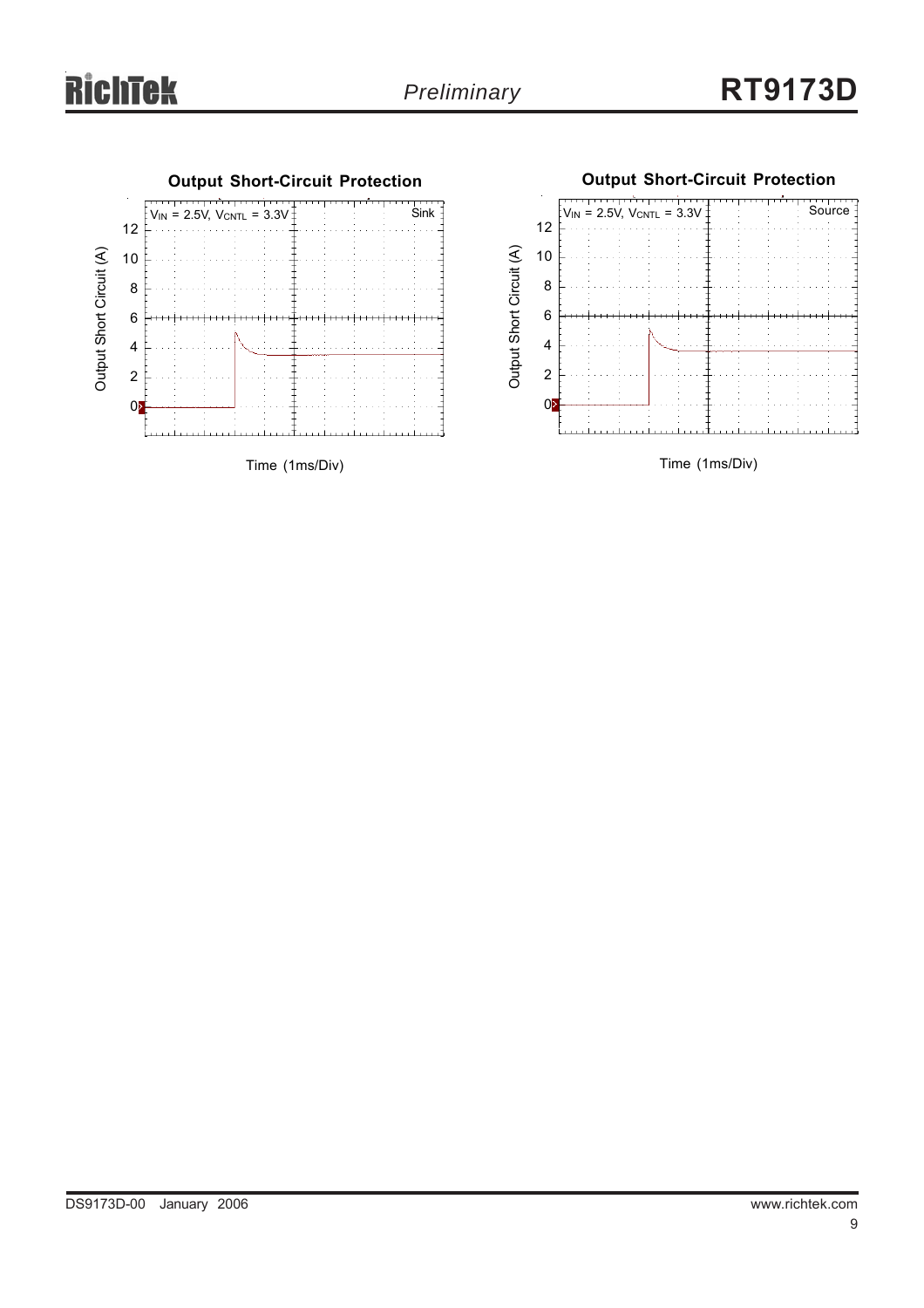## **Application Information**

### **Consideration while designs the resistance of voltage divider**

Make sure the sinking current capability of pull-down NMOS if the lower resistance was chosen so that the voltage on VREFEN is below 0.2V.

In addition, the capacitor and voltage divider form the lowpass filter. There are two reasons doing this design; one is for output voltage soft-start while another is for noise immunity.

### **How to reduce power dissipation on Notebook PC or the dual channel DDR SDRAM application?**

In notebook application, using RichTek's Patent "Distributed Bus Terminator Topology" with choosing RichTek's product is encouraged.



#### **General Regulator**

The RT9173D could also serves as a general linear regulator. The RT9173D accepts an external reference voltage at REFEN pin and provides output voltage regulated to this reference voltage as shown in Figure 3, where

#### $V_{OUT} = V_{EXT}$  x R2/(R1+R2)

As other linear regulator, dropout voltage and thermal issue should be specially considered. Figure 4 and 5 show the R<sub>DS(ON)</sub> over temperature of RT9173D in PSOP-8 (Exposed Pad) package. The minimum dropout voltage could be obtained by the product of  $R_{DS(ON)}$  and output current. For thermal consideration, please refer to the relative sections.







#### **RDS(ON) vs. Temperature**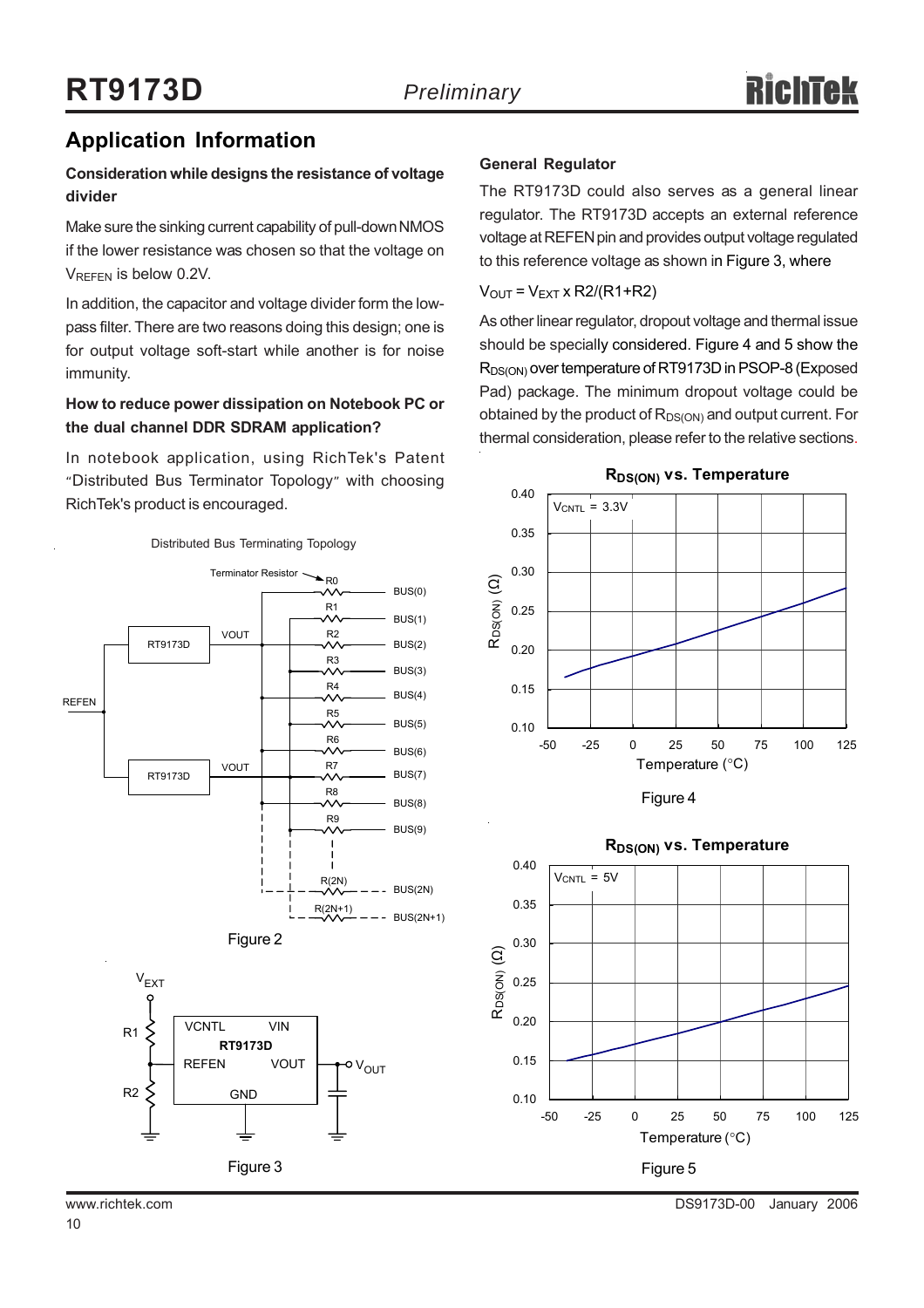#### **Input Capacitor and Layout Consideration**

Place the input bypass capacitor as close as possible to the RT9173D. A low ESR capacitor larger than 470uF is recommended for the input capacitor. Use short and wide traces to minimize parasitic resistance and inductance. Inappropriate layout may result in large parasitic inductance and cause undesired oscillation between RT9173D and the preceding power converter.

#### **Thermal Consideration**

RT9173D regulators have internal thermal limiting circuitry designed to protect the device during overload conditions. For continued operation, do not exceed maximum operation junction temperature 125°C. The power dissipation definition in device is:

$$
P_D = (V_{IN} - V_{OUT}) \times I_{OUT} + V_{IN} \times I_Q
$$

The maximum power dissipation depends on the thermal resistance of IC package, PCB layout, the rate of surroundings airflow and temperature difference between junction to ambient. The maximum power dissipation can be calculated by following formula:

 $P_{D(MAX)} = (T_{J(MAX)} - T_A) / \theta_{JA}$ 

Where  $T_{J(MAX)}$  is the maximum operation junction temperature 125 $\degree$ C, T<sub>A</sub> is the ambient temperature and the  $\theta_{JA}$  is the junction to ambient thermal resistance. The junction to ambient thermal resistance  $(\theta_{JA}$  is layout dependent) for SOP-8 package (Exposed Pad) is 75°C/W on standard JEDEC 51-7 (4 layers, 2S2P) thermal test board. The maximum power dissipation at  $T_A = 25^{\circ}$ C can be calculated by following formula:

 $P_{D(MAX)} = (125\degree C - 25\degree C) / 75\degree C/W = 1.33W$ 

Figure 6 show the package sectional drawing of SOP-8 (Exposed Pad). Every package has several thermal dissipation paths. As show in Figure 7, the thermal resistance equivalent circuit of SOP-8 (Exposed Pad). The path 2 is the main path due to these materials thermal conductivity. We define the exposed pad is the case point of the path 2.







Figure 7. Thermal Resistance Equivalent Circuit

The thermal resistance  $\theta_{JA}$  of SOP-8 (Exposed Pad) is determined by the package design and the PCB design. However, the package design has been decided. If possible, it's useful to increase thermal performance by the PCB design. The thermal resistance can be decreased by adding copper under the expose pad of SOP-8 package.

About PCB layout, the Figure 8 show the relation between thermal resistance  $\theta_{JA}$  and copper area on a standard JEDEC 51-7 (4 layers, 2S2P) thermal test board at  $T_A$  = 25 $\degree$ C. We have to consider the copper couldn't stretch infinitely and avoid the tin overflow. We use the "dog-bone" copper patterns on the top layer as Figure 9.

As shown in Figure 10, the amount of copper area to which the SOP-8 (Exposed Pad) is mounted affects thermal performance. When mounted to the standard SOP-8 (Exposed Pad) pad of 2 oz. copper (Figure 10.a),  $\theta_{\text{IA}}$  is 75°C/W. Adding copper area of pad under the SOP-8 (Exposed Pad) (Figure 10.b) reduces the  $\theta_{\text{IA}}$  to 64°C/W. Even further, increasing the copper area of pad to 70mm<sup>2</sup> (Figure 10.e) reduces the  $\theta_{JA}$  to 49°C/W.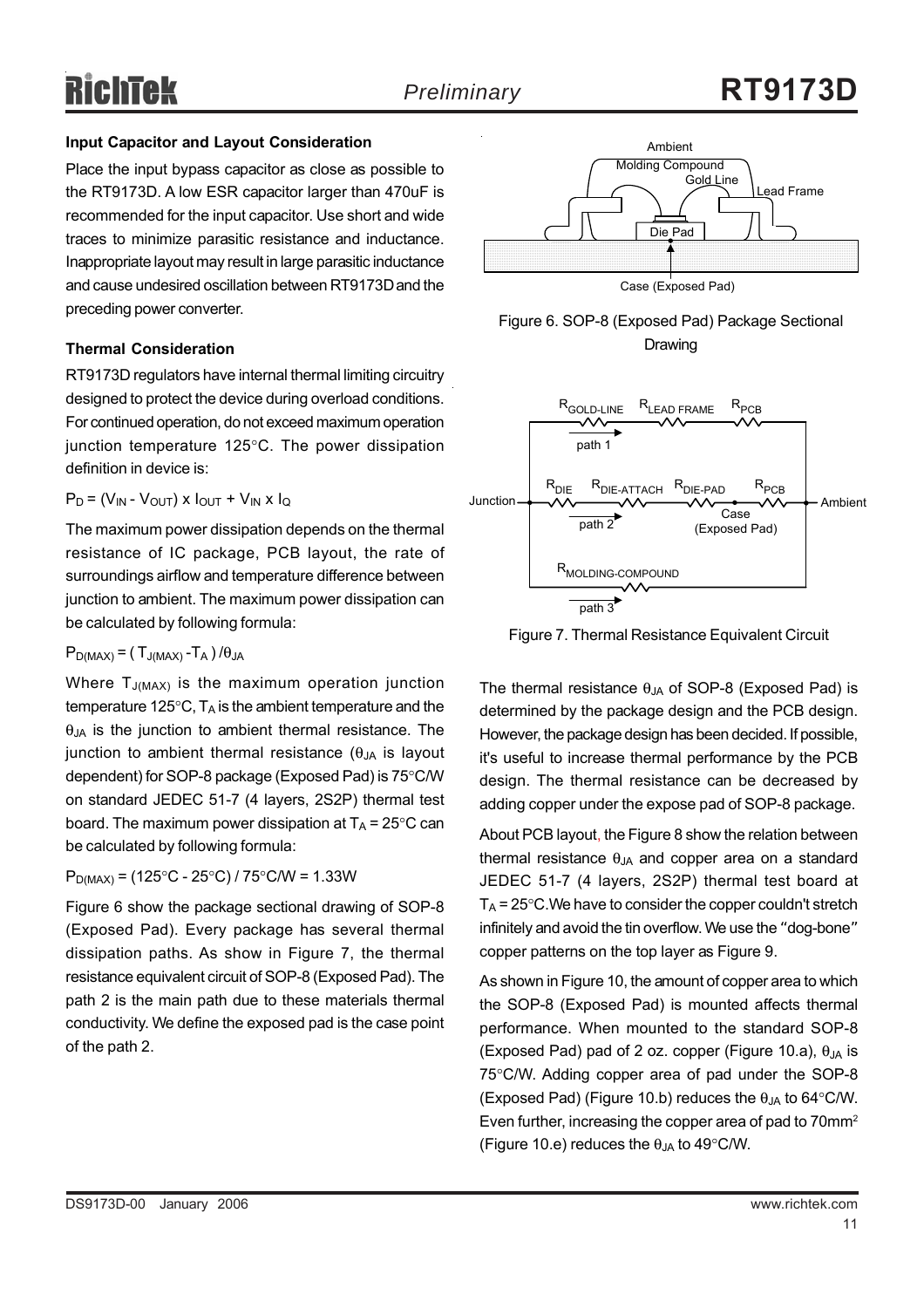





Figure 10 (b). Copper Area =  $10$ mm<sup>2</sup>,  $\theta_{JA}$  =  $64^{\circ}$ C/W



Figure 10 (c). Copper Area =  $30$ mm<sup>2</sup>,  $\theta_{JA}$  =  $54^{\circ}$ C/W



Figure 10 (d). Copper Area = 50mm<sup>2</sup>,  $\theta_{JA}$  = 51°C/W



Figure 10 (e). Copper Area = 70mm<sup>2</sup>,  $\theta_{JA}$  = 49°C/W

Figure 10. Thermal Resistance vs. Different Cooper Area Layout Design



Figure 9.Dog-Bone layout



Figure 10 (a). Minimum Footprint,  $\theta_{JA} = 75^{\circ}$ C/W